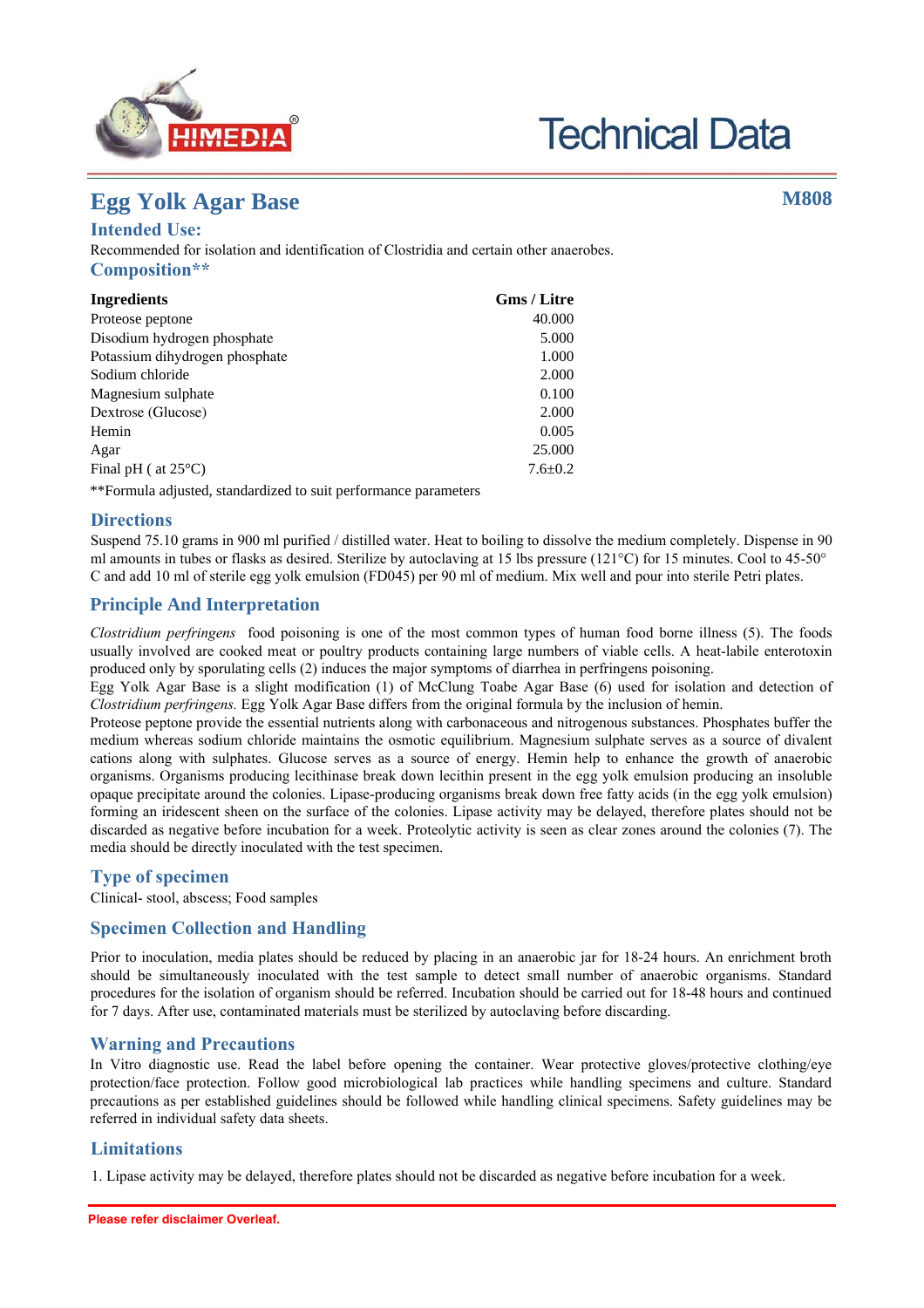### **Performance and Evaluation**

Performance of the medium is expected when used as per the direction on the label within the expiry period when stored at recommended temperature.

### **Quality Control**

#### **Appearance**

Cream to yellow homogeneous free flowing powder

**Gelling**

Firm, comparable with 2.5% Agar gel.

#### **Colour and Clarity of prepared medium**

Basal medium: Medium amber coloured, clear to slightly opalescent gel After addition of egg yolk emulsion (FD045): Yellow coloured opaque gel forms in Petri plates

#### **Reaction**

Reaction of 7.5% w/v aqueous solution at 25°C. pH : 7.6±0.2

# **pH**

7.40-7.80

#### **Cultural Response**

Cultural characteristics observed with added Egg yolk emulsion (FD045),after an incubation at 35-37°C for 48-72 hours when incubated anaerobically. (\*- Plates should be incubated up to 7 days before regarding them as negative)

| Organism                                     | <b>Inoculum</b><br>(CFU) | Growth                     | <b>Recovery</b> | Lecithinase                                                            | <b>Lipase</b><br>activity*                                                              | Proteolytic<br>activity                               |
|----------------------------------------------|--------------------------|----------------------------|-----------------|------------------------------------------------------------------------|-----------------------------------------------------------------------------------------|-------------------------------------------------------|
| Bacteroides fragilis ATCC<br>25285           | 50-100                   | good-luxuriant $>=50\%$    |                 | negative<br>reaction                                                   | negative<br>reaction, no<br>irridescent<br>sheen on the<br>colony surface<br>and medium | negative, no<br>clear zone<br>surrounding<br>colonies |
| Clostridium botulinum<br><b>ATCC 25763</b>   | $50-100$                 | good-luxuriant $>=50\%$    |                 | negative<br>reaction                                                   | negative, no<br>irridescent<br>sheen on the<br>colony surface<br>and medium             | positive,<br>clear zone<br>surrounding<br>colonies    |
| Clostridium butyricum<br><b>ATCC 13732</b>   | 50-100                   | good-luxuriant $\geq 50\%$ |                 | negative<br>reaction                                                   | negative, no<br>irridescent<br>sheen on the<br>colony surface<br>and medium             | positive, clear<br>zone<br>surrounding<br>colonies    |
| Clostridium perfringens<br><b>ATCC 12924</b> | 50-100                   | good-luxuriant >=50%       |                 | positive, opaque negative, no<br>zone around the irridescent<br>colony | sheen on the<br>colony surface<br>and medium                                            | negative,no<br>clear zone<br>surrounding<br>colonies  |
| Clostridium sporogenes<br><b>ATCC 11437</b>  | 50-100                   | good-luxuriant >=50%       |                 | negative<br>reaction                                                   | positive, irridescent<br>sheen on the<br>colony surface<br>and medium.                  | positive, clear<br>zone<br>surrounding<br>colonies    |

### **Storage and Shelf Life**

Store between  $10\text{-}30\text{°C}$  in a tightly closed container and the prepared medium at  $2\text{-}8\text{°C}$ . Use before expiry date on the label. On opening, product should be properly stored dry, after tightly capping the bottle inorder to prevent lump formation due to the hygroscopic nature of the product. Improper storage of the product may lead to lump formation. Store in dry ventilated area protected from extremes of temperature and sources of ignition Seal the container tightly after use. Product performance is best if used within stated expiry period.

#### **Disposal**

User must ensure safe disposal by autoclaving and/or incineration of used or unusable preparations of this product. Follow established laboratory procedures in disposing of infectious materials and material that comes into contact with clinical sample must be decontaminated and disposed of in accordance with current laboratory techniques (6,7).